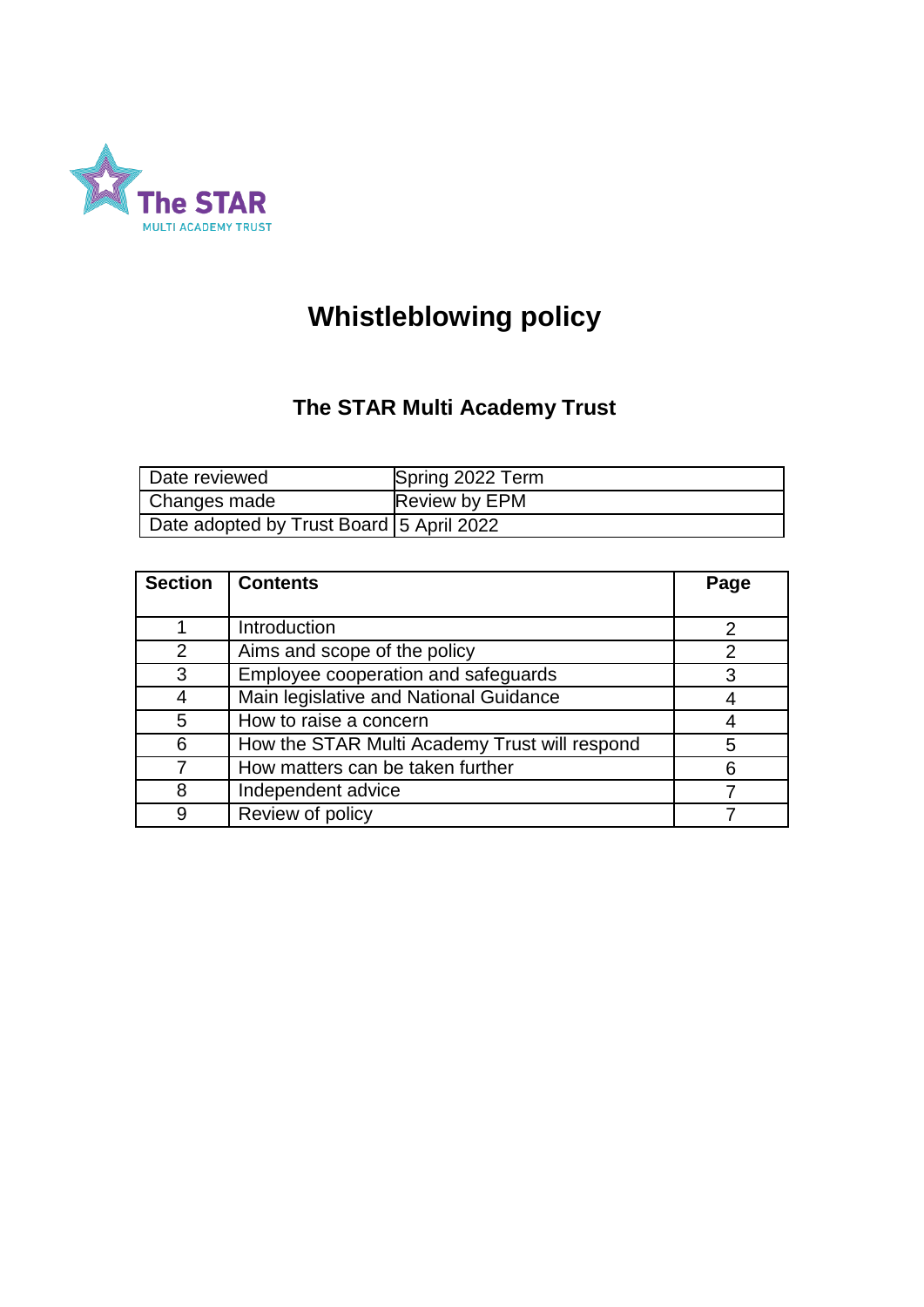# **1.0 INTRODUCTION**

- 1.1 The STAR Multi Academy Trust is committed to the provision of the highest quality services to its residents and is proud of its track record of probity and high ethical standards. However, it also recognises that irregularities, wrong- doing or serious failures in standards can sometimes occur.
- 1.2 Concerns raised under the Whistleblowing Policy should address wider issues that concern the department, colleagues or public in general.
- 1.3 Personal grievances, for example bullying and harassment are not covered by whistleblowing law unless the case is in the public interest. Personal complaints/grievances should be reported under Trust Resolving Issues at Work Policy.
- 1.4 The greatest deterrent to malpractice or wrongdoing is the probability that it will be reported and investigated under the Trust Whistleblowing Policy and that those who are responsible for it will be punished and that the matter will be promptly remedied. This Policy is therefore intended as a clear statement that any malpractice by members, employees or third parties (including contractors) reported to The STAR Multi Academy Trust will be swiftly and thoroughly investigated. The STAR Multi Academy Trust will also look at ways to ensure that such malpractice or wrongdoing can be prevented for the future.

# **2.0 AIMS AND SCOPE OF THE POLICY**

- 2.1 This Policy provides all employees, agency workers, schools' employees, contractors (including their staff) and Members of The STAR Multi Academy Trust with:
	- avenues to raise concerns and receive feedback on any actions taken;
	- reassurances that they will be protected from victimisation for whistleblowing.
- 2.2 Set out below is a list which is intended to illustrate the types of issues which may be legitimately raised under this Whistleblowing Policy:
	- a criminal offence, such as fraud or corruption, has been committed, is being committed or is likely to be committed;
	- a person has failed, is failing or is likely to fail to comply with any legal obligation to which that person is subject;
	- conduct is likely to damage the Trust's reputation;
	- is against the Trust's Contract Procedure Rules, Financial Procedure Rules or other policies;
	- falls below established standards or practice;
	- amounts to improper conduct, including serious misuse or abuse of authority;
	- a miscarriage of justice has occurred, is occurring or is likely to occur;
	- the health and safety of any individual had been, is being or is likely to be endangered;
	- the environment has been, is being or is likely to be damaged;
	- bribery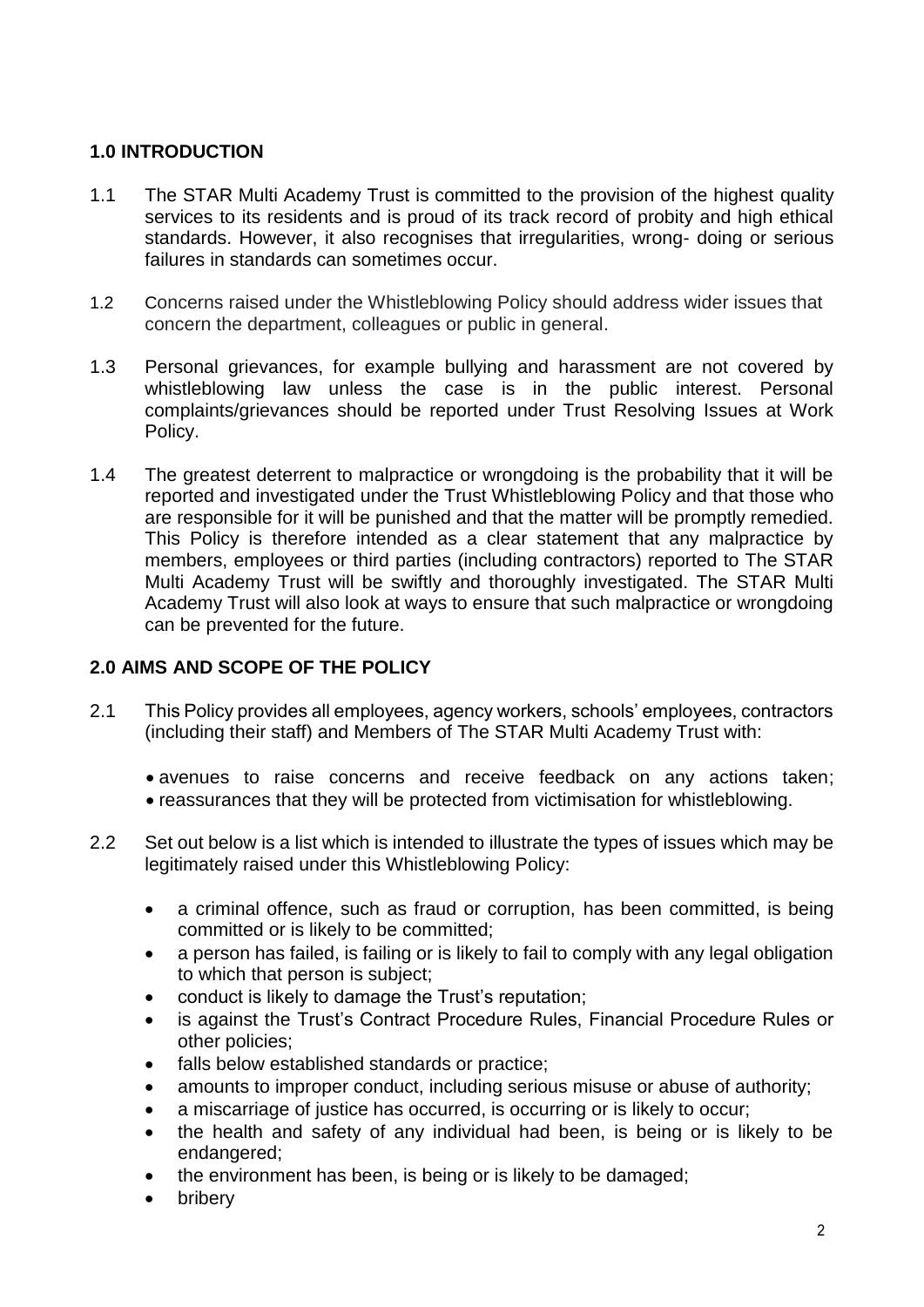- mismanagement of funds has occurred, is occurring or is likely to occur;
- negligence;
- unauthorised disclosure of confidential information;
- abuse (e.g. physical, sexual);
- discrimination to any worker or service recipient e.g. disability, race etc.; or
- The information tending to show any of the above is being or is likely to be concealed.
- 2.3 This that are in the public interest and where the interests of others or of the organisation itself are at risk. It is intended to supplement, rather than to replace, the existing grievance procedures whereby employees of The STAR Multi Academy Trust may already raise complaints or matters of genuine concern relating to their own employment.

#### **3.0 EMPLOYEE CO-OPERATION AND SAFEGUARDS**

#### Protection from reprisal

- 3.1 The Trust recognises that the decision to report a concern can be a difficult one to make, not least because of the fear of reprisal from those responsible for the malpractice. Employees who make a disclosure that is deemed to be in the public interest are protected from suffering a detriment in their employment under the Public Interest Disclosure Act 1998 (PIDA). The Trust will not tolerate harassment or victimisation and will take action to protect you when you raise a concern which you have reasonable belief to be true and to be in the public interest. This will include disciplinary action against those that subject an individual to detriment as a result of the whistleblowing. This does not necessarily mean that if you are already the subject of procedures such as disciplinary, improving performance, grievance or managing attendance, that those procedures will be halted as a result of your whistleblowing.
- 3.2 Where feasible, you will be contacted when your concern has been investigated to ascertain whether you have suffered any detriment as a result of your whistleblowing. If at any time, either during or after the investigation, you feel that you have suffered any detriment as a result of your whistleblowing you should contact your union, the Headteacher, the Chair of the Governing Body, the Chief Education Officer or the BLP Board of Directors.

#### **Confidentiality**

3.3 The Trust treats the details of all whistleblowers in confidence and will not intentionally divulge your identify without your consent. However, it must be appreciated that the investigation process may reveal the source of the information without us revealing your identity directly, and in some circumstances a statement by you may be required as part of the evidence.

#### Anonymous Allegations

3.4 Allegations can be made anonymously. However, this policy encourages you to provide your name and contact details when making your allegation, as concerns expressed anonymously are often much more difficult to investigate. For example, we may need to contact you to obtain further information or verify the details you have already given us.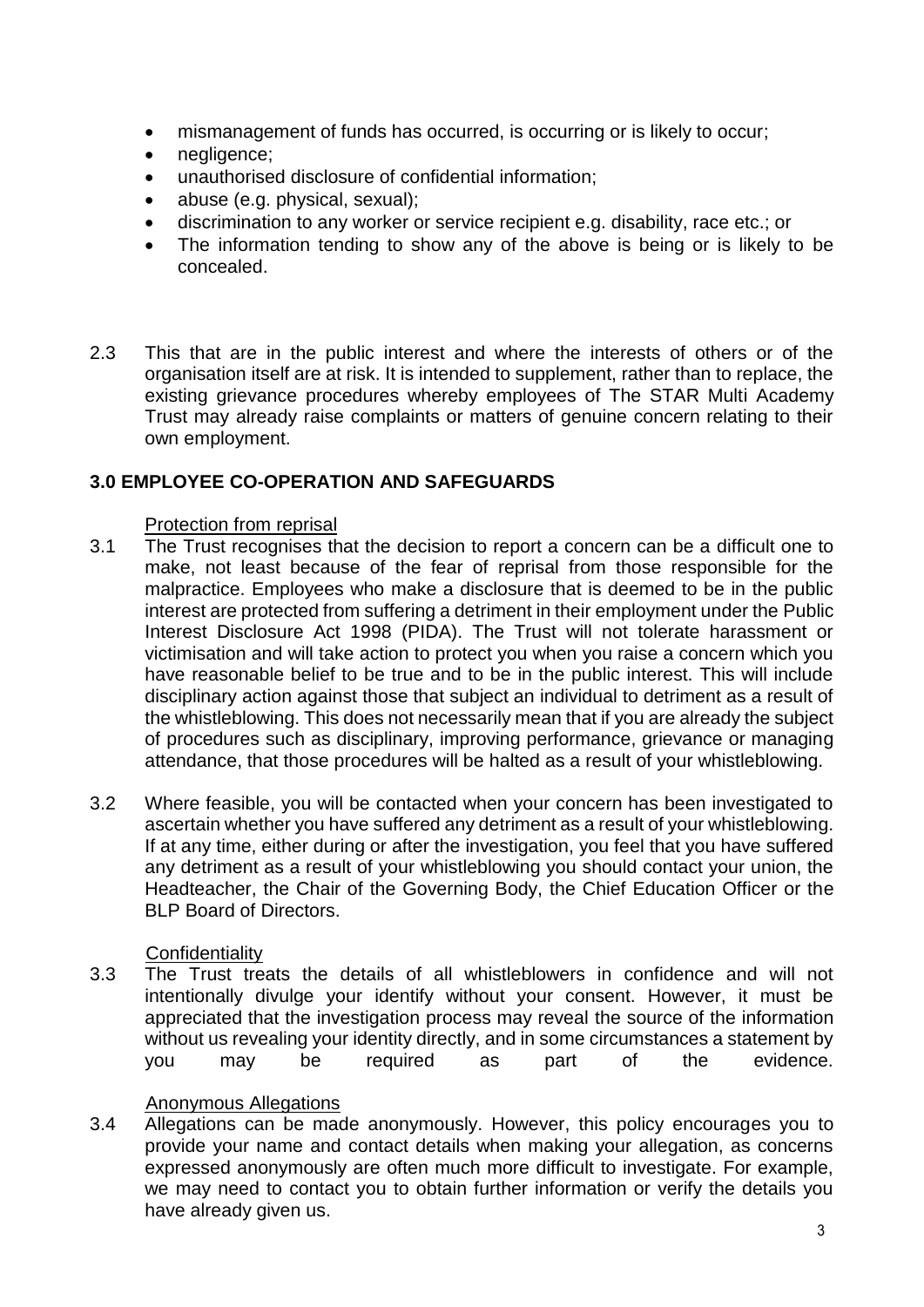Anonymous allegations will be considered wherever possible at the discretion of the Trust. The factors to be taken into account when determining whether an investigation in such a case can proceed would include:

- the seriousness of the issues raised
- the credibility of the concern; and
- the likelihood of confirming the allegation from other, attributable sources

#### 3.5 Untrue or Malicious Allegations

If you make an allegation in the public interest and which you had a reason to believe was true, but it is not confirmed by the investigation, no action will be taken against you. If, however, you make malicious or vexatious allegations which you could not have reasonably believed was true, appropriate action may be taken against you including disciplinary action.

3.6 The Whistleblowing Policy will be publicised to all staff, schools' employees, Members and contractors via appropriate communication channels.

#### **4.0 MAIN LEGISLATIVE AND NATIONAL GUIDANCE AND OTHER RELEVANT DOCUMENTS**

The requirement to have clear whistle-blowing procedures in place is set out in the Academies Financial Handbook.

Public Interest Disclosure Act (1998) Data Protection Act (2018) Freedom of Information Act (2000) Employment legislation Employment policies The Enterprise and Regulatory Reform Act (2013) General Data Protection Regulation 2018 This policy has been written in line with [government guidance on whistle-blowing.](https://www.gov.uk/whistleblowing)

# **5.0 HOW TO RAISE A CONCERN**

- 5.1 It is important that you feel comfortable in raising legitimate concerns in the public interest, as this provides the trust with an opportunity to address the associated issues as early as possible. The earlier you express the concern, the easier it is to take action. Over time these details can be forgotten, or remembered incorrectly, which can make a concern more difficult to investigate and so it would help us if you make a note of your concerns at the time and let us know about them as soon as possible.
- 5.2 As a first step, you should normally raise concerns with your immediate manager or other appropriate manager. This depends, however, on the seriousness and sensitivity of the issues involved and who is thought to be involved in the malpractice.
- 5.3 If the issue is regarding an employee's line manager, The Academy Trust has appointed a specific LGB/Trustee Whistleblowing contact. Please contact the Trust office for further details.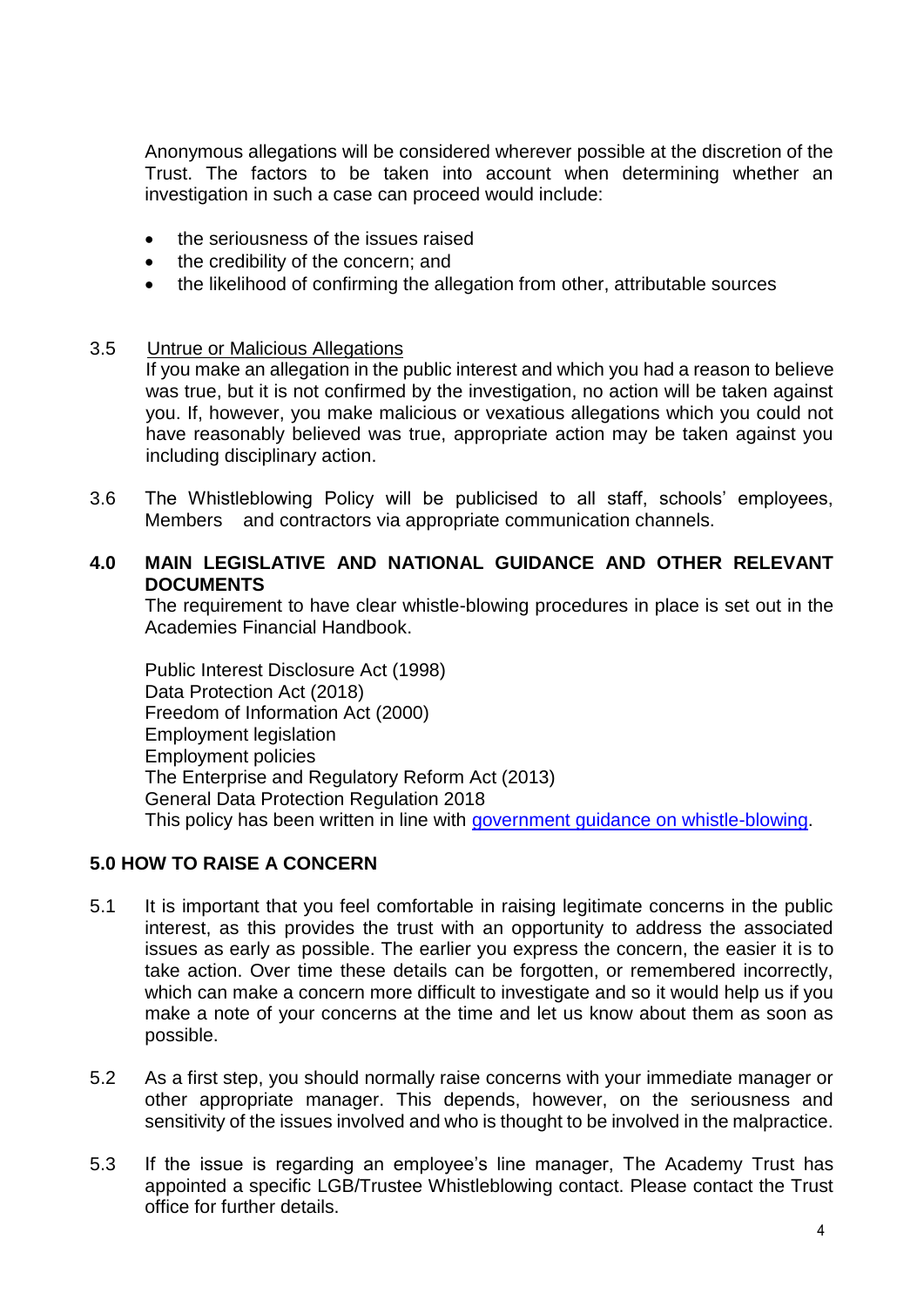- 5.4 You may invite your trade union or professional association to raise a matter on your behalf.
- 5.5 Concerns may be raised in writing and/or by email to the following. All referrals made will be treated in the strictest of confidence.
	- Your manager
	- Head Teacher/Executive Headteacher
	- Chief Education Officer
	- Chair of Governing Body
	- Chair of the Trust Board
- 5.6 Although you are not expected to prove an allegation, you will need to demonstrate that there are sufficient grounds for your concern. It would be useful to provide relevant information including, where possible, such as:
	- The background and history to the case;
	- The reason why you are particularly concerned
	- Any specific details available including names, dates, times and places;
	- Details of any particular conversations that support the concerns;
	- Details any personal interest that you may have in the matter; and
	- How you think that things may be put right, if possible.
- 5.7 If a concern is discussed with someone directly involved then it creates an opportunity for evidence to be tampered with or removed. Concerns should not be discussed with others who are not involved in an appropriately structured investigation. Doing so may leave you open to accusations of making slanderous or libellous comments should your concerns be unfounded, as these could damage the reputation of individuals and the Trust even if there is no evidence of any wrongdoing.
- 5.8 There are special rules surrounding the gathering of evidence. Any attempt to gather evidence by people who are unfamiliar with these rules may adversely affect the outcome of the case as evidence has to be collected in accordance with current legislation. This is of particular importance in regard to surveillance. If you are at all unsure about the gathering of evidence, advice is available from the Headteacher / Executive Headteacher / Chief Education Officer / Chair of Governors / or other senior member of STAR MAT Academy Trust.

# **6.0 HOW THE STAR MULTI ACADEMY TRUST WILL RESPOND**

6.1 In order to protect both individuals and The STAR Multi Academy Trust, initial enquiries will be made to decide whether an investigation is appropriate and, if so, what form it should take. Concerns or allegations which fall within the scope of specific policies or procedures (for example child protection or discrimination issues) will normally be referred to the appropriate department for separate consideration under those procedures.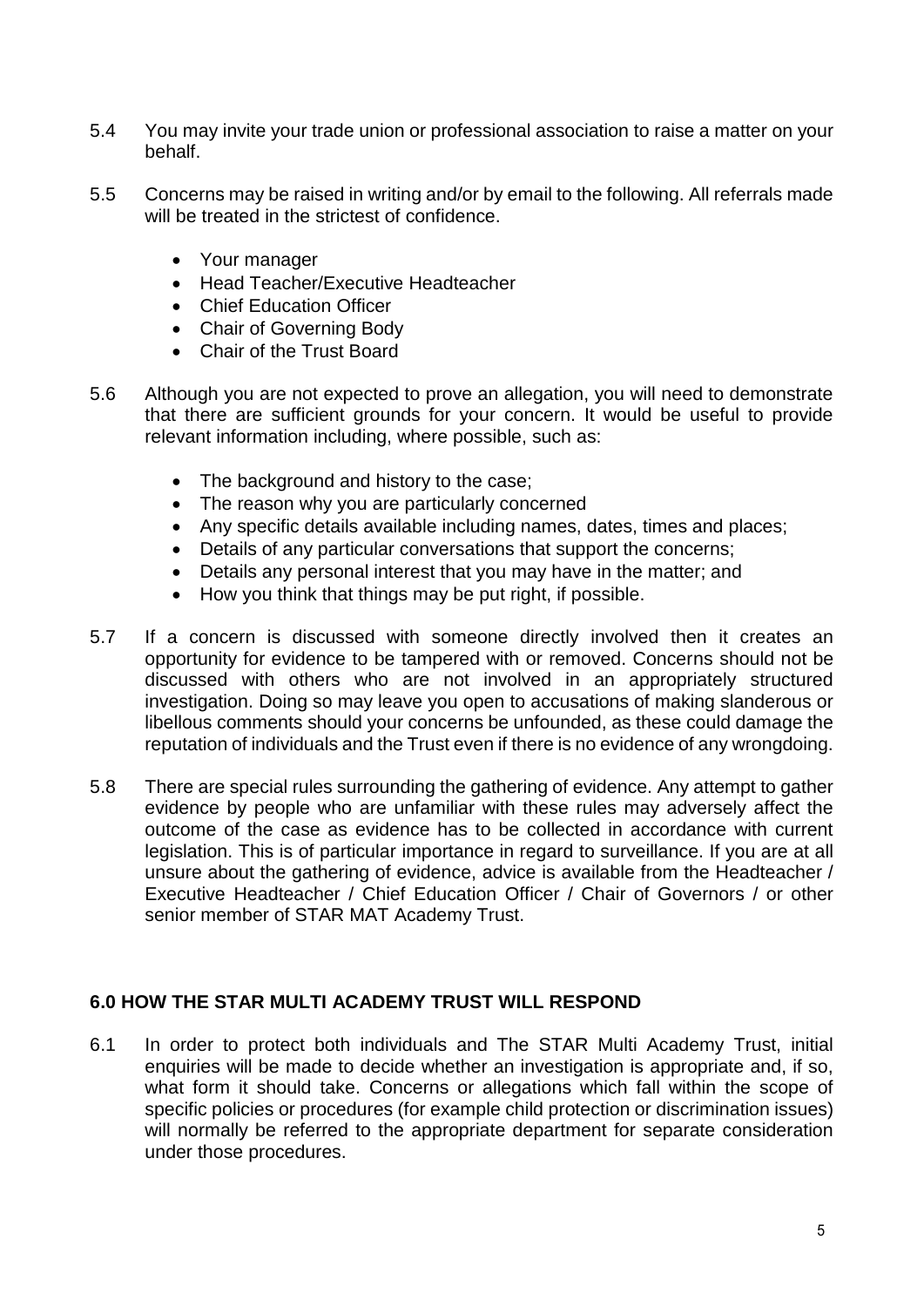- 6.2 Some concerns may be resolved by agreed action without the need for detailed investigation.
- 6.3 Within 10 working days of a concern being received, the line manager or the officer who is designated to carry out the whistleblowing investigation will write to the whistleblower:
	- acknowledging that the concern has been received;
	- indicating how s/he proposes to deal with the matter;
	- giving an estimate of how long it will take to provide a final response;
	- stating whether any initial enquiries have been made; and
	- stating whether further investigations will take place, and if not, why not.
- 6.4 The whistleblower, will depend on the nature of the matters raised, the potential difficulties involved and the clarity of the information provided. If necessary, further information may be sought from the whistleblower.
- 6.5 When any meeting is arranged, the whistleblower has the right, if they so wish, to be accompanied by a Union or professional association representative or a friend who is not involved in the area of work to which the concern relates.
- 6.6 The STAR Multi Academy Trust will, as far as it is able, take steps to minimise any difficulties which the whistleblower may experience as a result of raising a concern. For instance, if they are required to give evidence in criminal or disciplinary proceedings, The STAR Multi Academy Trust will, where appropriate and as far as it is able to do so, provide advice about the procedure.
- 6.7 The STAR Multi Academy Trust accepts the whistleblower needs to be assured that the matter has been properly addressed. Thus, subject to any legal constraints, information about the outcomes of any investigations will be provided.

# **7.0 HOW MATTERS CAN BE TAKEN FURTHER**

- 7.1 This Policy is intended to provide staff with an appropriate avenue to raise concerns within The STAR Multi Academy Trust. If employees have reported a concern in accordance with the Academy Trust Whistleblowing Policy but are not satisfied that the issues have been properly addressed then they may contact:
	- Chair or any Member of The STAR Multi Academy Trust's Standards Committee;
	- Chair or any Member of The STAR Multi Academy Trust's Audit Committee;
	- The NSPCC (for concerns about children at risk of abuse);
	- Relevant professional bodies or regulatory organisations
	- The Health and Safety Executive (HSE The Information Commissioner)
	- Your local Council Member (if you live in the area of the Council)